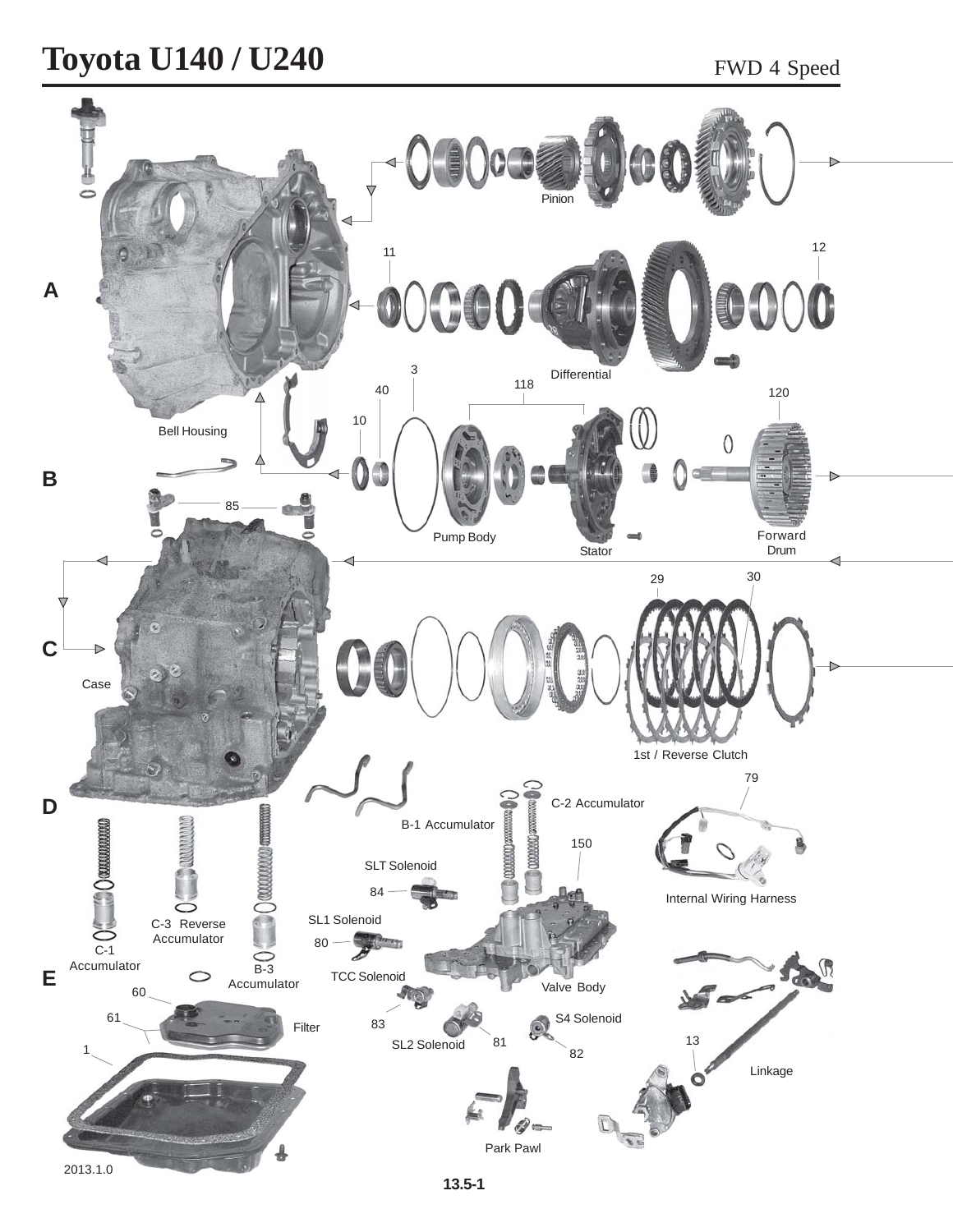#### **Toyota U140 / U240**

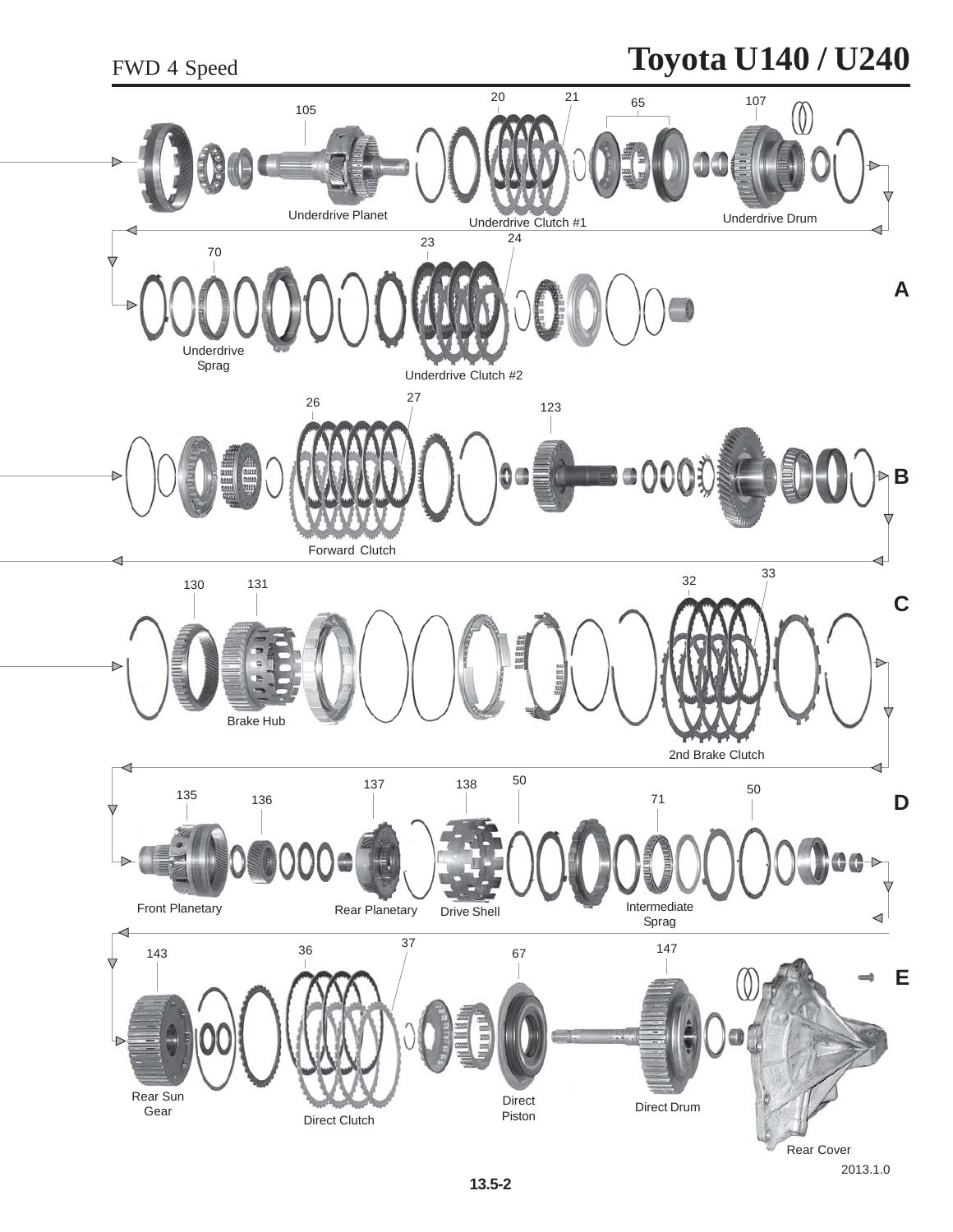# **Toyota U140, U240 Series (FWD 4-Speed)**

| <b>VEHICLE</b><br><b>MODEL</b>                                                                                                                                                                                                                  | <b>YEARS</b>                 | <b>ENGINE</b>             | <b>DRIVE</b><br><b>TRAIN</b> | TRANS.<br><b>TYPE</b> |  |
|-------------------------------------------------------------------------------------------------------------------------------------------------------------------------------------------------------------------------------------------------|------------------------------|---------------------------|------------------------------|-----------------------|--|
| LEXUS:                                                                                                                                                                                                                                          |                              |                           |                              |                       |  |
|                                                                                                                                                                                                                                                 |                              | All                       | <b>FWD</b>                   | <b>U140E</b>          |  |
|                                                                                                                                                                                                                                                 |                              | All                       | FWD/4WD                      | <b>U140E/F</b>        |  |
| PONTIAC :                                                                                                                                                                                                                                       |                              |                           |                              |                       |  |
|                                                                                                                                                                                                                                                 |                              | 1.8 Litre DOHC            | <b>FWD</b>                   | <b>U240E</b>          |  |
| <b>TOYOTA:</b>                                                                                                                                                                                                                                  |                              |                           |                              |                       |  |
|                                                                                                                                                                                                                                                 |                              | 2.4 Litre                 | <b>FWD</b>                   | <b>U241E</b>          |  |
|                                                                                                                                                                                                                                                 |                              | 3.0 Litre                 | <b>FWD</b>                   | <b>U140E</b>          |  |
|                                                                                                                                                                                                                                                 | Celica GTS 2000-05           | 1.8 Litre                 | <b>FWD</b>                   | <b>U240E</b>          |  |
|                                                                                                                                                                                                                                                 | Highlander 2001-07           | 2.4 Litre                 | <b>FWD</b>                   | <b>U241E</b>          |  |
|                                                                                                                                                                                                                                                 | Highlander 2001-03           | 2.4 & 3.0 Litre           | <b>AWD</b>                   | <b>U140F</b>          |  |
|                                                                                                                                                                                                                                                 | Highlander 2004-07           | 2.4 Litre                 | <b>AWD</b>                   | <b>U140F</b>          |  |
|                                                                                                                                                                                                                                                 | Highlander 2001-03           | 3.0 Litre                 | <b>FWD</b>                   | <b>U140E</b>          |  |
|                                                                                                                                                                                                                                                 |                              | 1.8 Litre                 | <b>FWD</b>                   | <b>U240E</b>          |  |
|                                                                                                                                                                                                                                                 |                              | 2.4 Litre                 | <b>AWD</b>                   | <b>U140F</b>          |  |
|                                                                                                                                                                                                                                                 |                              | 2.0/2.4 Litre             | <b>FWD</b>                   | <b>U241E</b>          |  |
|                                                                                                                                                                                                                                                 |                              | 2.0/2.4 Litre             | <b>AWD</b>                   | <b>U140F</b>          |  |
|                                                                                                                                                                                                                                                 | <b>SCION tC</b> 2005-09      | 2.4 Litre                 | <b>FWD</b>                   | <b>U241E</b>          |  |
|                                                                                                                                                                                                                                                 | SCION xB 2008-09             | 2.4 Litre                 | <b>FWD</b>                   | <b>U241E</b>          |  |
|                                                                                                                                                                                                                                                 |                              | 2.4 Litre                 | <b>FWD</b>                   | <b>U241E</b>          |  |
|                                                                                                                                                                                                                                                 |                              |                           |                              |                       |  |
| <b>UNIT IDENTIFICATION:</b> Two-Piece case with bottom pan (18 Bolts) and rear cover plate (11 Bolts). It has no T.V. Cable<br>and is computer-controlled.                                                                                      |                              |                           |                              |                       |  |
| <b>PART</b><br><b>PER</b><br>IIL.<br>NO.<br><b>NUMBER</b><br><b>CAR</b>                                                                                                                                                                         | <b>DESCRIPTION</b>           |                           |                              | <b>YEARS</b>          |  |
|                                                                                                                                                                                                                                                 |                              | <b>TECHNICAL MANUALS</b>  |                              |                       |  |
| <b>TMU140E/F</b>                                                                                                                                                                                                                                |                              |                           |                              |                       |  |
| <b>TMU240E</b>                                                                                                                                                                                                                                  |                              |                           |                              |                       |  |
| <b>TMU241E</b><br>---                                                                                                                                                                                                                           |                              |                           |                              |                       |  |
|                                                                                                                                                                                                                                                 |                              | <b>REBUILDER BOX KITS</b> |                              |                       |  |
| $K1400-S$ <sup>1,2</sup>                                                                                                                                                                                                                        |                              |                           |                              |                       |  |
| K1400A-S <sup>1</sup>                                                                                                                                                                                                                           |                              |                           |                              |                       |  |
|                                                                                                                                                                                                                                                 |                              |                           |                              |                       |  |
|                                                                                                                                                                                                                                                 | <b>Steel Plate Sub-Kits:</b> |                           |                              |                       |  |
| K1400-9                                                                                                                                                                                                                                         |                              |                           |                              |                       |  |
| K1400A-9                                                                                                                                                                                                                                        |                              |                           |                              |                       |  |
| $\mathbf{1}$<br>Kits do not include the molded rubber pistons, please order K14900-4 for U140E/F or<br>K14900A-4 for U240/241E.<br>Kits do not include axle seals or components for 4WD units, please order K14900T separately.<br>$\mathbf{2}$ |                              |                           |                              |                       |  |
| <b>OVERHAUL KITS AND GASKET SETS</b>                                                                                                                                                                                                            |                              |                           |                              |                       |  |
| $K14900$ <sup>1,2</sup>                                                                                                                                                                                                                         |                              |                           |                              |                       |  |
| K14900A <sup>1,2</sup>                                                                                                                                                                                                                          |                              |                           |                              |                       |  |
| K14900T                                                                                                                                                                                                                                         |                              |                           |                              |                       |  |
| K14900-1                                                                                                                                                                                                                                        |                              |                           |                              |                       |  |
| <b>GASKET AND RUBBER COMPONENTS</b>                                                                                                                                                                                                             |                              |                           |                              |                       |  |
|                                                                                                                                                                                                                                                 |                              |                           |                              |                       |  |
| 1E<br>14170<br>1                                                                                                                                                                                                                                |                              |                           |                              |                       |  |
| 3B<br>14100<br>1                                                                                                                                                                                                                                |                              |                           |                              |                       |  |
|                                                                                                                                                                                                                                                 |                              |                           |                              |                       |  |
|                                                                                                                                                                                                                                                 |                              |                           |                              |                       |  |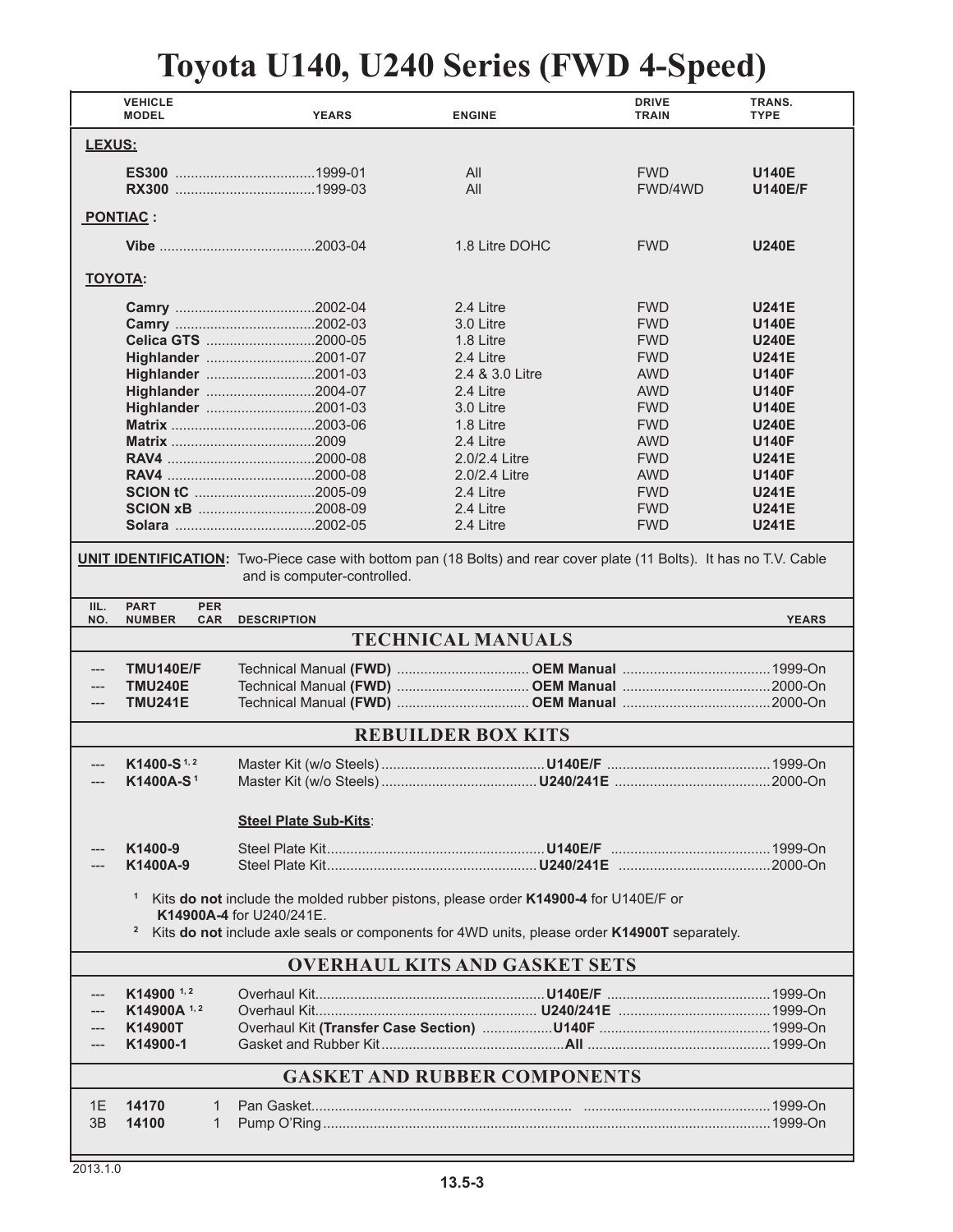# **Toyota U140, U240 Series (FWD 4-Speed)**

| ILL.<br>NO.                     | <b>PART</b><br><b>NUMBER</b>       | <b>PER</b><br>CAR | <b>DESCRIPTION</b>                                                                    | <b>YEARS</b> |  |
|---------------------------------|------------------------------------|-------------------|---------------------------------------------------------------------------------------|--------------|--|
|                                 |                                    |                   | <b>METAL CLAD SEALS</b>                                                               |              |  |
| 10B                             | 67526V                             | $\mathbf{1}$      |                                                                                       |              |  |
| 11A                             | 83551                              | $\mathbf{1}$      |                                                                                       |              |  |
| 11A                             | 14551                              | 1                 |                                                                                       |              |  |
| 11A                             | <b>14551C</b>                      | 1                 |                                                                                       |              |  |
| 11A                             | 81551                              | $\mathbf{1}$      |                                                                                       |              |  |
| 11A                             | 14551A                             | $\mathbf{1}$      |                                                                                       |              |  |
| 12A                             | 83552A                             | $\mathbf{1}$      |                                                                                       |              |  |
|                                 | 12A 81551                          | $\mathbf{1}$      |                                                                                       |              |  |
| 11A                             | 12A 14551B<br>14553C               | $\mathbf{1}$<br>1 |                                                                                       |              |  |
| 13E                             | 68504                              | $\mathbf{1}$      |                                                                                       |              |  |
|                                 |                                    |                   |                                                                                       |              |  |
|                                 |                                    |                   | <b>SEALING RINGS</b>                                                                  |              |  |
| $---$                           | K14901                             | $\mathbf{1}$      |                                                                                       |              |  |
|                                 |                                    |                   | <b>CLUTCH PLATES</b>                                                                  |              |  |
| 20A                             | 14308                              | 4                 | Underdrive # 1 Friction (U140E/F)  40T, .071" - 4.90" O.D. 1999-On                    |              |  |
| 20A                             | 14308A                             | 3                 | Underdrive # 1 Friction (U240/241E)  40T, .073" - 4.50" O.D. 2000-On                  |              |  |
| 21A                             | 14309                              | 4                 | Underdrive # 1 Steel (U140E/F)  40T, .079" - 3.89" I.D.  1999-On                      |              |  |
| 21A                             | 14309A                             | 3                 |                                                                                       |              |  |
| 23A                             | 14310                              | $\overline{4}$    | Underdrive # 2 Friction (U140E/F)  28T, .071" - 4.63" O.D.  1999-On                   |              |  |
| 23A                             | 14310A                             | 3                 |                                                                                       |              |  |
| 24A                             | 14311                              | $\overline{4}$    | Underdrive # 2 Steel (U140E/F)  11T, .071" - 3.66" I.D.  1999-On                      |              |  |
| 24A                             | 14311A                             | 3                 |                                                                                       |              |  |
|                                 |                                    |                   |                                                                                       |              |  |
| 26B<br>27 <sub>B</sub>          | 14304<br>14305                     |                   |                                                                                       |              |  |
|                                 |                                    |                   |                                                                                       |              |  |
| 29 <sub>C</sub>                 | 14321                              |                   |                                                                                       |              |  |
| 30C                             | 14322                              |                   |                                                                                       |              |  |
| 32C                             | 14306                              | 4                 |                                                                                       |              |  |
| 33C                             | 14307                              | 4                 |                                                                                       |              |  |
|                                 |                                    |                   |                                                                                       |              |  |
| 36E                             | 14302<br>37E 14303                 |                   |                                                                                       |              |  |
|                                 |                                    |                   |                                                                                       |              |  |
|                                 | <b>K1400-F</b>                     | 1                 |                                                                                       |              |  |
|                                 | K1400A-F                           | $\mathbf{1}$      |                                                                                       |              |  |
|                                 |                                    |                   | <b>BUSHINGS</b>                                                                       |              |  |
|                                 |                                    |                   |                                                                                       |              |  |
|                                 | K14980<br>K14980Y                  | 1<br>1            |                                                                                       |              |  |
|                                 |                                    |                   |                                                                                       |              |  |
| 40B                             | 67005                              | 1                 |                                                                                       |              |  |
| 41B                             | 67002C                             | 1                 |                                                                                       |              |  |
|                                 | <b>THRUST WASHERS AND BEARINGS</b> |                   |                                                                                       |              |  |
|                                 | K14941                             |                   |                                                                                       |              |  |
|                                 |                                    | 1                 |                                                                                       |              |  |
| 50D                             | 14404                              | 2                 | Rear Planet to Sprag Race/Sprag Race to Rear Sun Gear Washer (2-Tab Plastic)  1999-On |              |  |
| <b>TRANSMISSION OIL FILTERS</b> |                                    |                   |                                                                                       |              |  |
| 60E                             | 14600 <sup>3</sup>                 | 1                 |                                                                                       |              |  |
| 61E                             | <b>ATK-218</b>                     | $\mathbf{1}$      |                                                                                       |              |  |
|                                 |                                    |                   | <sup>3</sup> Please See Filter Pictures on Page 13.11-1 for Visual Identification.    |              |  |

2013.**3.0**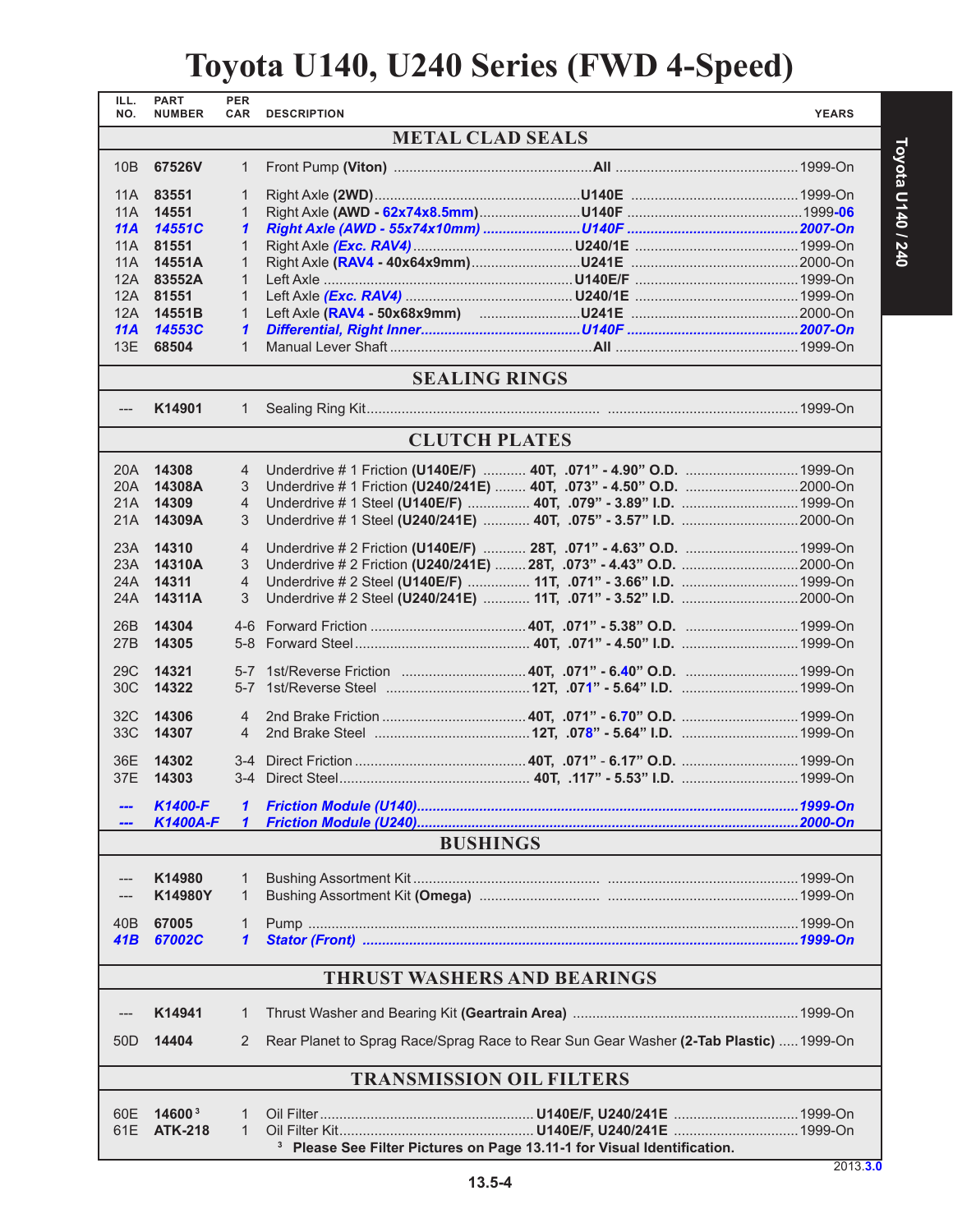#### **Toyota U140, U240 Series (FWD 4-Speed) - Cont'd.**

| ILL.<br>NO.                  | <b>PART</b><br><b>NUMBER</b> | <b>PER</b><br><b>CAR</b>     | <b>DESCRIPTION</b>                                                               |                                                                                                                                                                        | <b>YEARS</b> |
|------------------------------|------------------------------|------------------------------|----------------------------------------------------------------------------------|------------------------------------------------------------------------------------------------------------------------------------------------------------------------|--------------|
| <b>MOLDED RUBBER PISTONS</b> |                              |                              |                                                                                  |                                                                                                                                                                        |              |
| ---                          | K14900-4                     |                              |                                                                                  |                                                                                                                                                                        |              |
|                              | K14900-4BL                   |                              |                                                                                  |                                                                                                                                                                        |              |
| ---                          | K14900A-4                    |                              |                                                                                  |                                                                                                                                                                        |              |
| ---                          | K14900A-4BL                  |                              |                                                                                  |                                                                                                                                                                        |              |
| 65A                          | K14840                       | $\mathbf{1}$                 |                                                                                  |                                                                                                                                                                        |              |
| 65A                          | K14840A                      | $\mathbf{1}$                 |                                                                                  |                                                                                                                                                                        |              |
| $---$                        | 14841                        | $\mathbf{1}$                 |                                                                                  |                                                                                                                                                                        |              |
| ---                          | 14847E                       | 1                            |                                                                                  |                                                                                                                                                                        |              |
| 67E                          | K14843                       | $\mathbf{1}$                 |                                                                                  |                                                                                                                                                                        |              |
|                              |                              |                              |                                                                                  | <b>SPRAGS</b>                                                                                                                                                          |              |
| 70A .                        | 14813                        | 1                            |                                                                                  |                                                                                                                                                                        |              |
| 70A                          | 14813A                       | $\mathbf{1}$                 |                                                                                  |                                                                                                                                                                        |              |
| 71D                          | 14814                        | $\mathbf{1}$                 |                                                                                  |                                                                                                                                                                        |              |
|                              |                              |                              |                                                                                  | <b>SHIFT ENHANCEMENTS</b>                                                                                                                                              |              |
| ---                          | K14944                       | 1                            |                                                                                  |                                                                                                                                                                        |              |
|                              |                              |                              |                                                                                  | Corrects/Prevents/Reduces: Shuttle Shifts, Neutrals on 2-3 and TCC Slip Codes.                                                                                         |              |
|                              | ST14944                      | $\mathbf{1}$                 |                                                                                  | Shift Correction Package (Superior/TransLab, Valve Body Upgrade Kit)  1999-On                                                                                          |              |
|                              |                              |                              |                                                                                  | U140E-241E-ZIP Zip-Kit (Sonnax, Drop-in Components - No Tools Required)  1999-On                                                                                       |              |
|                              | K14889                       | $\mathbf{1}$                 |                                                                                  |                                                                                                                                                                        |              |
|                              | K14887                       |                              |                                                                                  | Addresses: Insuffcient Line Rise to Drive Ranges, High Reverse Pressure and Soft Shifts.                                                                               |              |
| ---                          |                              | $\mathbf{1}$                 |                                                                                  | Addresses: TCC apply and Release Issues, Converter Codes and Burned Converters.                                                                                        |              |
|                              | K14989                       | $\mathbf{1}$                 |                                                                                  |                                                                                                                                                                        |              |
|                              |                              |                              |                                                                                  | Addresses: Soft or Harsh Shifts Caused by Low or High Line Pressure.                                                                                                   |              |
|                              |                              |                              | Use w/K14589 Tool Kit.                                                           |                                                                                                                                                                        |              |
| ---                          | K14886                       | $\mathbf{1}$                 |                                                                                  |                                                                                                                                                                        |              |
|                              |                              |                              | Addresses: Converter Apply/Release Problems, Harsh Lock-up. Burned Converters.   |                                                                                                                                                                        |              |
|                              |                              |                              | Use w/K14586 Tool Kit.                                                           |                                                                                                                                                                        |              |
|                              | K14884                       | $\mathbf{1}$                 |                                                                                  |                                                                                                                                                                        |              |
|                              |                              |                              |                                                                                  | Addresses: Clutch Failure, Burned Clutches and Soft Shift Complaints.                                                                                                  |              |
| ---                          | K14885                       | $\mathbf{1}$                 | Addresses: Harsh/Flare Upshifts, TCC Slip or RPM Cycling and Low Cooler Flow.    |                                                                                                                                                                        |              |
|                              |                              |                              | Use with K14585 Tool Kit.                                                        |                                                                                                                                                                        |              |
|                              | K14788                       | 1                            |                                                                                  |                                                                                                                                                                        |              |
|                              |                              |                              | Addresses: OE End Plugs Leak Causing Low Circuit Pressures/Erratic Shifts/Codes. |                                                                                                                                                                        |              |
| ---                          | <b>K14780W</b>               |                              |                                                                                  | 1-2 Accumulator Piston Kit (Sonnax)  Enough for 1 Accumulator Bore  1999-On                                                                                            |              |
|                              | <b>ST14780</b>               | 1                            |                                                                                  | Accumulator Piston Kit (Superior) Enough for 3 Units  1999-On                                                                                                          |              |
|                              |                              |                              | Addresses: Delayed Engagements, Slipping and Burned Clutches.                    |                                                                                                                                                                        |              |
|                              |                              |                              |                                                                                  | <b>ELECTRONIC COMPONENTS</b>                                                                                                                                           |              |
|                              |                              |                              |                                                                                  | Note: When ordering a Solenoid, please add the (-R) suffix for a Remanufactured Unit, if Desired.                                                                      |              |
| 79D.                         | 14869                        | 1<br>$\mathbf{1}$            |                                                                                  | Wiring HarnessExcept U240E, For Large Body Solenoids  1999-On                                                                                                          |              |
| 79D<br>79D                   | 14869B<br>14869A             | $\mathbf{1}$                 |                                                                                  | Wiring HarnessExcept U240E, For Small Body Solenoids  1999-On                                                                                                          |              |
| 80E                          | 14871                        | $\mathbf{1}$                 |                                                                                  | Shift Solenoid (SL1 or SSA) Large Body (1.106" O.D.), White Connector  1999-On                                                                                         |              |
| 80E                          | 14871B                       | 1                            |                                                                                  | Shift Solenoid (SL1 or SSA)  Small Body (.835" O.D.) 1999-On                                                                                                           |              |
| 81E                          | 14872                        | $\mathbf{1}$                 |                                                                                  | Shift Solenoid (SL2 or SSB)  Large Body (1.106" O.D.), Neutral Connector  1999-On                                                                                      |              |
| 81E                          | 14872B                       | $\mathbf{1}$                 |                                                                                  |                                                                                                                                                                        |              |
| 82E                          | 14873                        | $\mathbf{1}$                 |                                                                                  | Shift Solenoid (S4 or SSD) Large Connector, Black Connector  1999-On                                                                                                   |              |
| 82E                          | 14873B                       | 1                            |                                                                                  | Shift Solenoid (S4 or SSD) Small Connector, Black Connector 2000-On                                                                                                    |              |
| 83E                          | 14870                        | $\mathbf{1}$                 |                                                                                  | TCC Solenoid (DSL or SSE)  Brown Connector 1999-On                                                                                                                     |              |
| 84E                          | 14879                        | $\mathbf{1}$                 |                                                                                  | Line Pressure Solenoid (SLT) Large Body (1.106" O.D.), White Connector  1999-On                                                                                        |              |
| 84E                          | 14879B                       | $\mathbf{1}$                 |                                                                                  | Line Pressure Solenoid (SLT)  Small Body (.835" O.D.)  1999-On                                                                                                         |              |
| ---                          | K14879-R<br>K14879B-R        | $\mathbf{1}$<br>$\mathbf{1}$ |                                                                                  | Solenoid Kit (Includes Three Large Body Linears, SL1, SL2 & SLT - Reman)  1999-On<br>Solenoid Kit (Includes Three Small Body Linears, SL1, SL2 & SLT - Reman)  1999-On |              |
| ---<br>85C                   | 14875                        | $1 - 2$                      |                                                                                  |                                                                                                                                                                        |              |
|                              |                              |                              |                                                                                  |                                                                                                                                                                        |              |